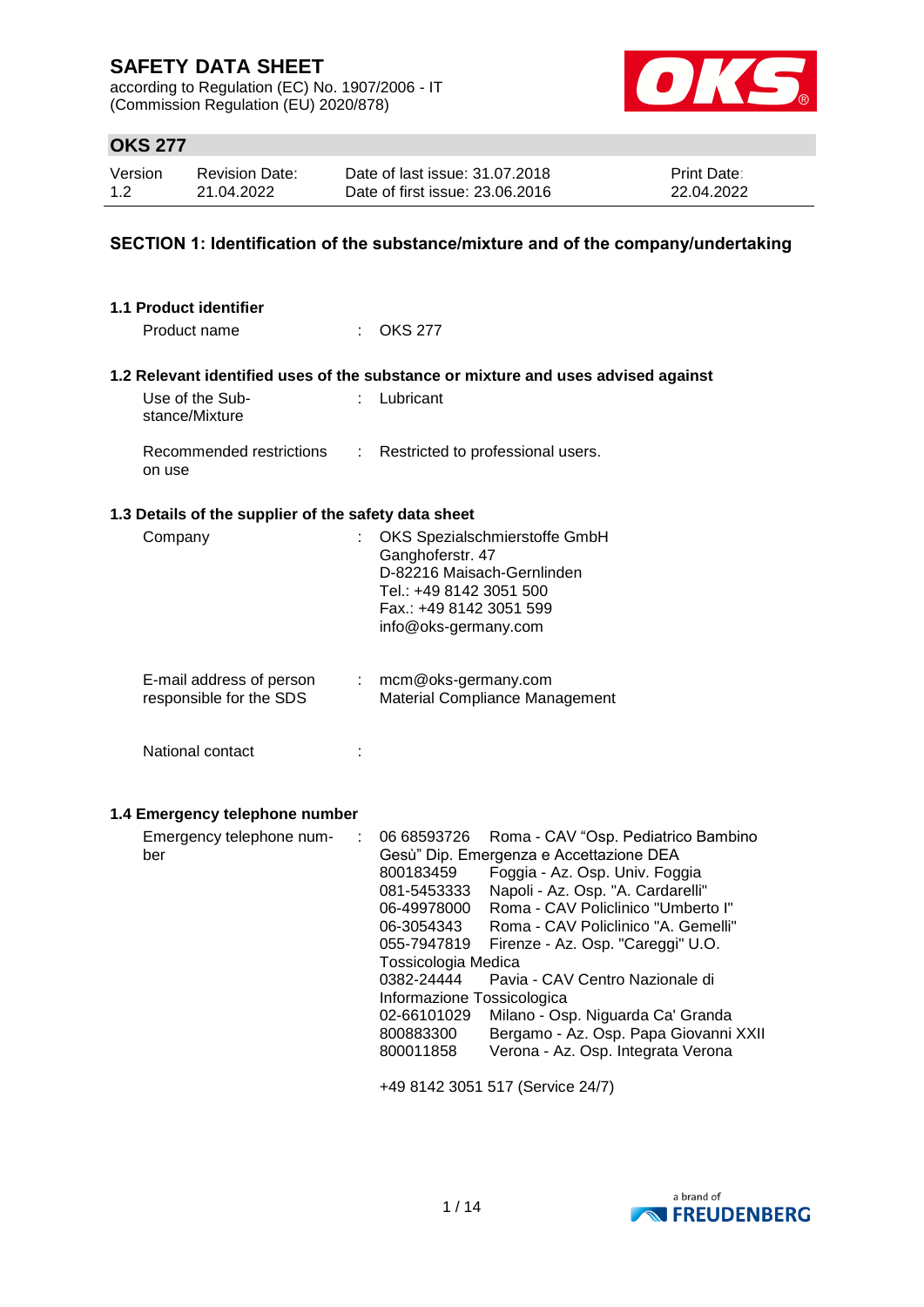according to Regulation (EC) No. 1907/2006 - IT (Commission Regulation (EU) 2020/878)



## **OKS 277**

| Version | <b>Revision Date:</b> | Date of last issue: 31.07.2018  | <b>Print Date:</b> |
|---------|-----------------------|---------------------------------|--------------------|
| 1.2     | 21.04.2022            | Date of first issue: 23,06,2016 | 22.04.2022         |

### **SECTION 2: Hazards identification**

#### **2.1 Classification of the substance or mixture**

#### **Classification (REGULATION (EC) No 1272/2008)**

Not a hazardous substance or mixture.

### **2.2 Label elements**

### **Labelling (REGULATION (EC) No 1272/2008)**

Not a hazardous substance or mixture.

### **2.3 Other hazards**

This substance/mixture contains no components considered to be either persistent, bioaccumulative and toxic (PBT), or very persistent and very bioaccumulative (vPvB) at levels of 0.1% or higher.

Ecological information: The substance/mixture does not contain components considered to have endocrine disrupting properties according to REACH Article 57(f) or Commission Delegated regulation (EU) 2017/2100 or Commission Regulation (EU) 2018/605 at levels of 0.1% or higher.

Toxicological information: The substance/mixture does not contain components considered to have endocrine disrupting properties according to REACH Article 57(f) or Commission Delegated regulation (EU) 2017/2100 or Commission Regulation (EU) 2018/605 at levels of 0.1% or higher.

### **SECTION 3: Composition/information on ingredients**

#### **3.2 Mixtures**

Chemical nature : ester oil

PTFE Thickening agent

### **Components**

Remarks : No hazardous ingredients

### **SECTION 4: First aid measures**

#### **4.1 Description of first aid measures**

If inhaled : Remove person to fresh air. If signs/symptoms continue, get medical attention. Keep patient warm and at rest. If breathing is irregular or stopped, administer artificial respiration.

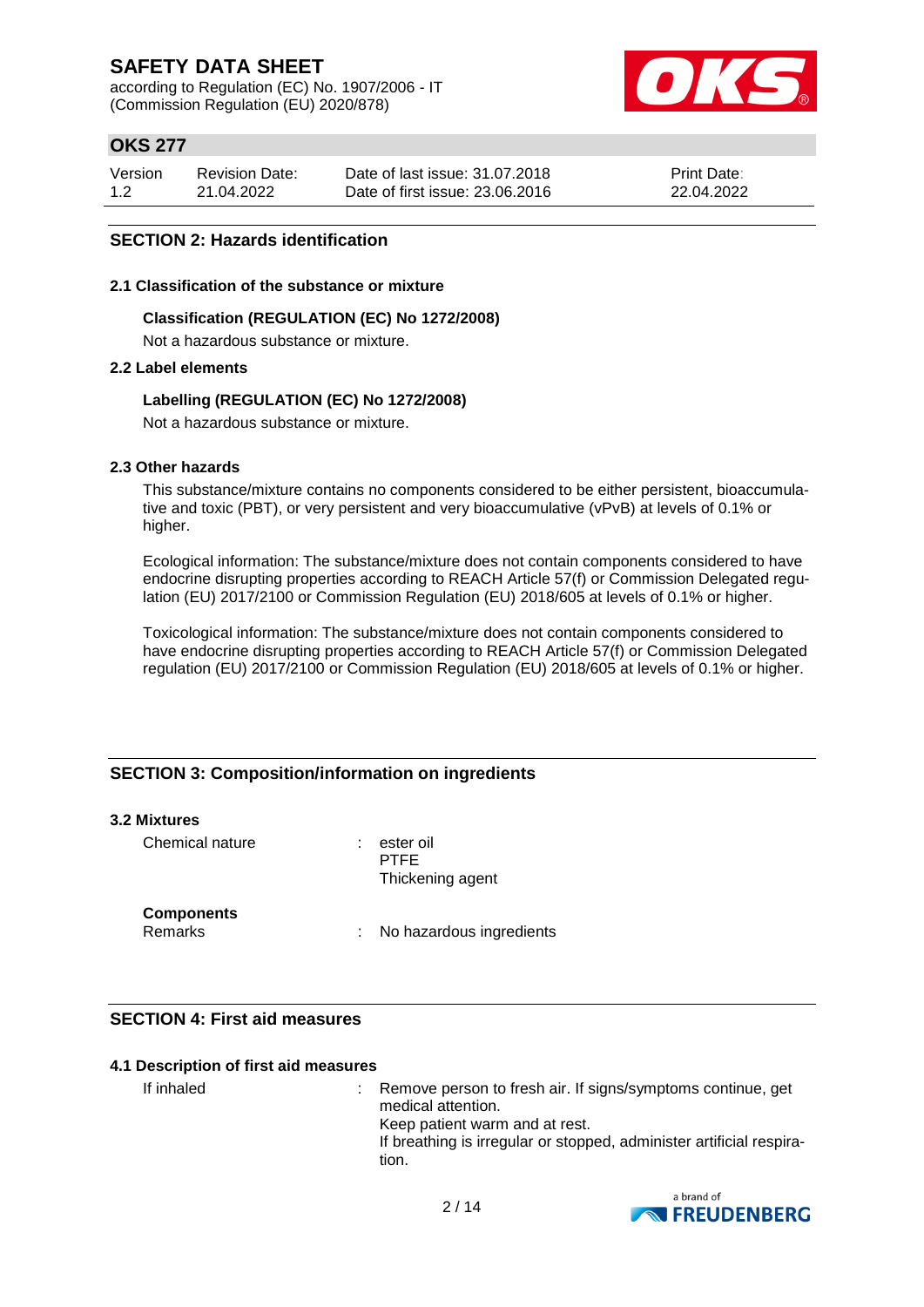according to Regulation (EC) No. 1907/2006 - IT (Commission Regulation (EU) 2020/878)



# **OKS 277**

| UNJ 477        |                                                                 |                                     |           |                                                                                                                                                  |                           |
|----------------|-----------------------------------------------------------------|-------------------------------------|-----------|--------------------------------------------------------------------------------------------------------------------------------------------------|---------------------------|
| Version<br>1.2 |                                                                 | <b>Revision Date:</b><br>21.04.2022 |           | Date of last issue: 31.07.2018<br>Date of first issue: 23.06.2016                                                                                | Print Date:<br>22.04.2022 |
|                |                                                                 |                                     |           |                                                                                                                                                  |                           |
|                |                                                                 | In case of skin contact             |           | Remove contaminated clothing. If irritation develops, get med-<br>ical attention.<br>Wash off with soap and water.                               |                           |
|                |                                                                 | In case of eye contact              |           | Rinse immediately with plenty of water, also under the eyelids,<br>for at least 10 minutes.<br>If eye irritation persists, consult a specialist. |                           |
|                | If swallowed                                                    |                                     |           | Move the victim to fresh air.<br>Do not induce vomiting without medical advice.                                                                  |                           |
|                | 4.2 Most important symptoms and effects, both acute and delayed |                                     |           |                                                                                                                                                  |                           |
|                | Symptoms                                                        |                                     |           | No information available.                                                                                                                        |                           |
|                | <b>Risks</b>                                                    |                                     |           | None known.                                                                                                                                      |                           |
|                |                                                                 |                                     |           | 4.3 Indication of any immediate medical attention and special treatment needed                                                                   |                           |
|                | Treatment                                                       |                                     |           | No information available.                                                                                                                        |                           |
|                |                                                                 |                                     |           |                                                                                                                                                  |                           |
|                | <b>SECTION 5: Firefighting measures</b>                         |                                     |           |                                                                                                                                                  |                           |
|                |                                                                 | 5.1 Extinguishing media             |           |                                                                                                                                                  |                           |
|                |                                                                 | Suitable extinguishing media        | $\sim$ 1. | Use water spray, alcohol-resistant foam, dry chemical or car-<br>bon dioxide.                                                                    |                           |
|                | media                                                           | Unsuitable extinguishing            |           | High volume water jet                                                                                                                            |                           |

### **5.2 Special hazards arising from the substance or mixture**

| Hazardous combustion prod- : Carbon oxides |                       |
|--------------------------------------------|-----------------------|
| ucts                                       | Halogenated compounds |

### **5.3 Advice for firefighters**

| Special protective equipment<br>for firefighters | In the event of fire, wear self-contained breathing apparatus.<br>Use personal protective equipment. Exposure to decomposi-<br>tion products may be a hazard to health. |
|--------------------------------------------------|-------------------------------------------------------------------------------------------------------------------------------------------------------------------------|
| Further information                              | : Standard procedure for chemical fires.                                                                                                                                |

### **SECTION 6: Accidental release measures**

|                      | 6.1 Personal precautions, protective equipment and emergency procedures |
|----------------------|-------------------------------------------------------------------------|
| Personal precautions | Evacuate personnel to safe areas.                                       |

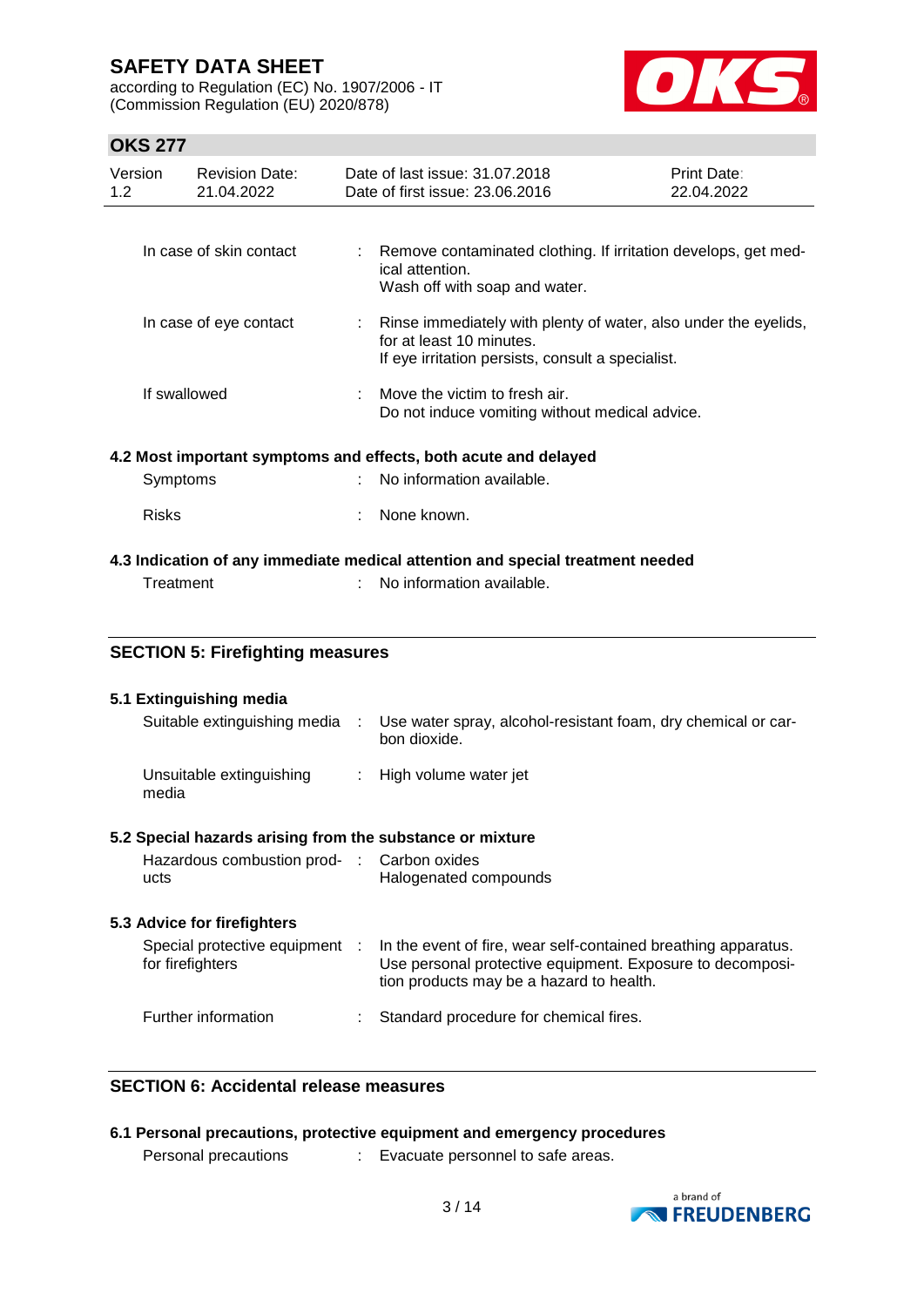according to Regulation (EC) No. 1907/2006 - IT (Commission Regulation (EU) 2020/878)



## **OKS 277**

| Version<br>1.2 | <b>Revision Date:</b><br>21.04.2022 | Date of last issue: 31.07.2018<br>Date of first issue: 23.06.2016                                                                                                                                                                        | Print Date:<br>22.04.2022 |
|----------------|-------------------------------------|------------------------------------------------------------------------------------------------------------------------------------------------------------------------------------------------------------------------------------------|---------------------------|
|                |                                     | Use the indicated respiratory protection if the occupational<br>exposure limit is exceeded and/or in case of product release<br>(dust).<br>Do not breathe vapours, aerosols.<br>Refer to protective measures listed in sections 7 and 8. |                           |
|                | 6.2 Environmental precautions       |                                                                                                                                                                                                                                          |                           |
|                | Environmental precautions           | Try to prevent the material from entering drains or water<br>courses.<br>Local authorities should be advised if significant spillages<br>cannot be contained.                                                                            |                           |
|                |                                     | 6.3 Methods and material for containment and cleaning up                                                                                                                                                                                 |                           |
|                | Methods for cleaning up             | : Clean up promptly by sweeping or vacuum.<br>Keep in suitable, closed containers for disposal.                                                                                                                                          |                           |

# **6.4 Reference to other sections**

For personal protection see section 8.

## **SECTION 7: Handling and storage**

### **7.1 Precautions for safe handling**

| Advice on safe handling                                          | For personal protection see section 8.<br>Smoking, eating and drinking should be prohibited in the ap-<br>plication area.<br>Wash hands and face before breaks and immediately after<br>handling the product.                                                   |
|------------------------------------------------------------------|-----------------------------------------------------------------------------------------------------------------------------------------------------------------------------------------------------------------------------------------------------------------|
| Hygiene measures                                                 | Wash face, hands and any exposed skin thoroughly after<br>handling.                                                                                                                                                                                             |
| 7.2 Conditions for safe storage, including any incompatibilities |                                                                                                                                                                                                                                                                 |
| Requirements for storage<br>areas and containers                 | Store in original container. Keep container closed when not in<br>use. Keep in a dry, cool and well-ventilated place. Containers<br>which are opened must be carefully resealed and kept upright<br>to prevent leakage. Store in accordance with the particular |

### **7.3 Specific end use(s)**

Specific use(s) : Specific instructions for handling, not required.

national regulations. Keep in properly labelled containers.

### **SECTION 8: Exposure controls/personal protection**

#### **8.1 Control parameters**

Contains no substances with occupational exposure limit values.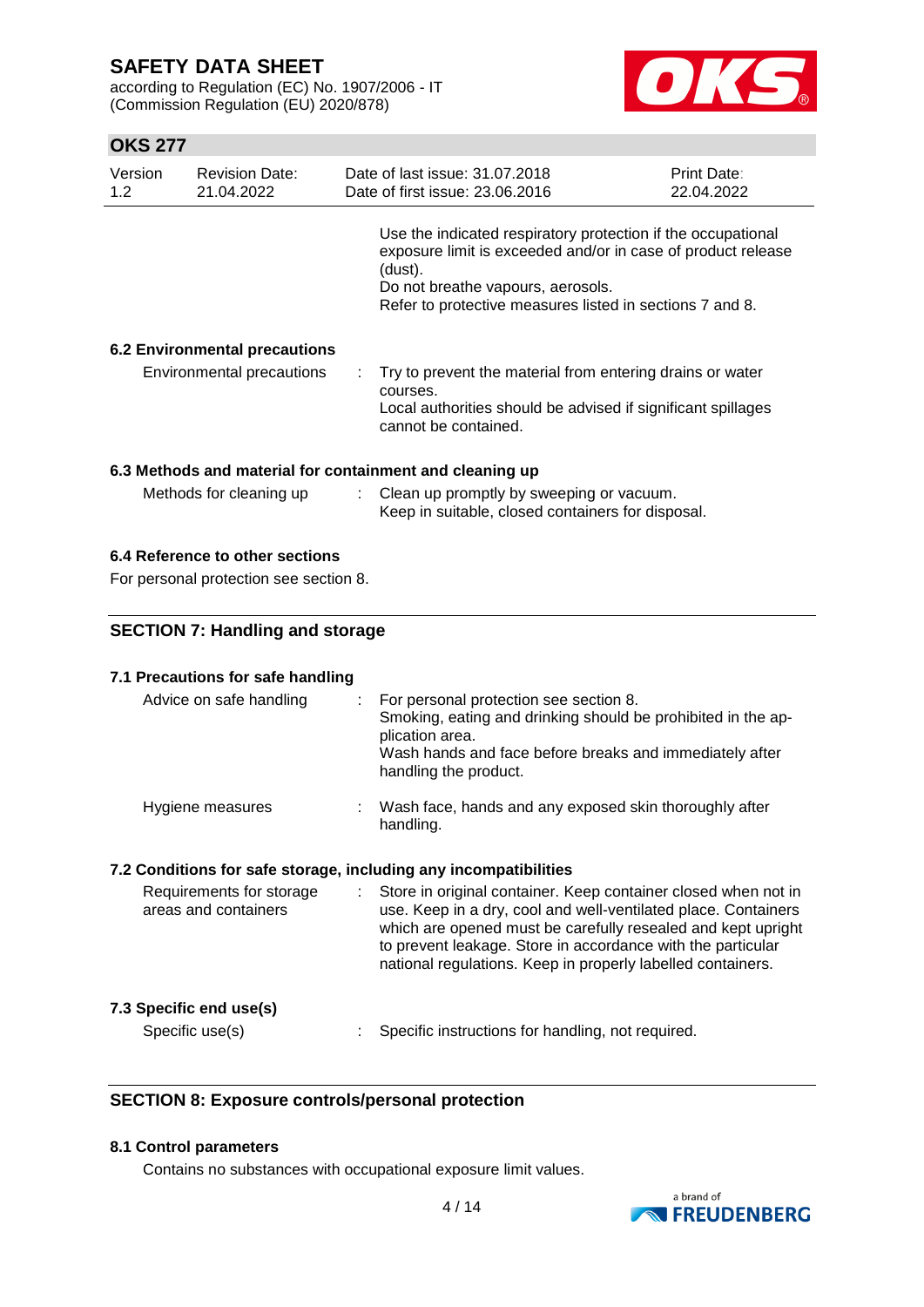according to Regulation (EC) No. 1907/2006 - IT (Commission Regulation (EU) 2020/878)



## **OKS 277**

| Version<br>1.2 | <b>Revision Date:</b><br>21.04.2022                                   | Date of last issue: 31.07.2018<br>Date of first issue: 23,06,2016                                                                                                                                                                                                                                                                                                              | Print Date:<br>22.04.2022 |
|----------------|-----------------------------------------------------------------------|--------------------------------------------------------------------------------------------------------------------------------------------------------------------------------------------------------------------------------------------------------------------------------------------------------------------------------------------------------------------------------|---------------------------|
|                | 8.2 Exposure controls                                                 |                                                                                                                                                                                                                                                                                                                                                                                |                           |
| none           | <b>Engineering measures</b>                                           |                                                                                                                                                                                                                                                                                                                                                                                |                           |
|                | Personal protective equipment                                         |                                                                                                                                                                                                                                                                                                                                                                                |                           |
|                | Eye protection                                                        | Safety glasses with side-shields                                                                                                                                                                                                                                                                                                                                               |                           |
|                | Hand protection<br>Material<br>Break through time<br>Protective index | Nitrile rubber<br>$:$ > 10 min<br>: Class 1                                                                                                                                                                                                                                                                                                                                    |                           |
|                | <b>Remarks</b>                                                        | : For prolonged or repeated contact use protective gloves. The<br>break through time depends amongst other things on the<br>material, the thickness and the type of glove and therefore<br>has to be measured for each case.<br>The selected protective gloves have to satisfy the specifica-<br>tions of Regulation (EU) 2016/425 and the standard EN 374<br>derived from it. |                           |

| Filter type | $\therefore$ Filter type A-P |
|-------------|------------------------------|

Respiratory protection : Not required; except in case of aerosol formation.

| Protective measures |  | : The type of protective equipment must be selected according<br>to the concentration and amount of the dangerous substance<br>at the specific workplace.<br>Choose body protection in relation to its type, to the concen-<br>tration and amount of dangerous substances, and to the spe-<br>cific work-place. |
|---------------------|--|-----------------------------------------------------------------------------------------------------------------------------------------------------------------------------------------------------------------------------------------------------------------------------------------------------------------|
|---------------------|--|-----------------------------------------------------------------------------------------------------------------------------------------------------------------------------------------------------------------------------------------------------------------------------------------------------------------|

### **SECTION 9: Physical and chemical properties**

### **9.1 Information on basic physical and chemical properties**

| Physical state              | paste             |
|-----------------------------|-------------------|
| Colour                      | white             |
| Odour                       | fruity            |
| Odour Threshold             | No data available |
| Melting point/range         | No data available |
| Boiling point/boiling range | No data available |

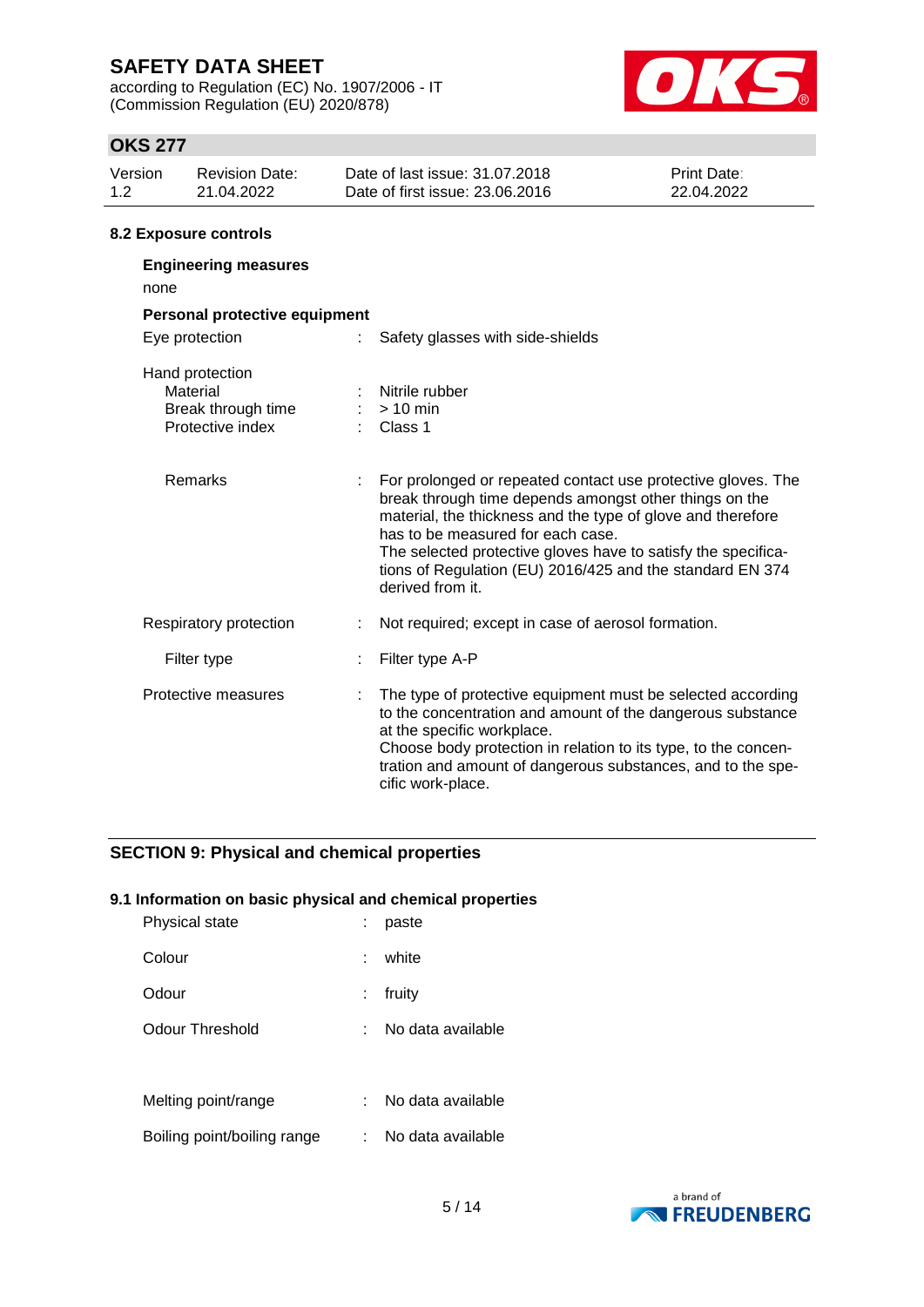according to Regulation (EC) No. 1907/2006 - IT (Commission Regulation (EU) 2020/878)



## **OKS 277**

| Version<br>1.2 |                     | <b>Revision Date:</b><br>21.04.2022                                     |    | Date of last issue: 31.07.2018<br>Date of first issue: 23.06.2016      | Print Date:<br>22.04.2022 |
|----------------|---------------------|-------------------------------------------------------------------------|----|------------------------------------------------------------------------|---------------------------|
|                |                     | Flammability (solid, gas)                                               |    | : Combustible Solids                                                   |                           |
|                |                     | Upper explosion limit / Upper : No data available<br>flammability limit |    |                                                                        |                           |
|                |                     | Lower explosion limit / Lower : No data available<br>flammability limit |    |                                                                        |                           |
|                | Flash point         |                                                                         |    | Not applicable                                                         |                           |
|                |                     | Auto-ignition temperature                                               |    | No data available                                                      |                           |
|                |                     | Decomposition temperature                                               | ÷  | No data available                                                      |                           |
|                | pH                  |                                                                         | t  | Not applicable<br>substance/mixture is non-soluble (in water)          |                           |
|                | Viscosity           |                                                                         |    |                                                                        |                           |
|                |                     | Viscosity, dynamic                                                      |    | No data available                                                      |                           |
|                |                     | Viscosity, kinematic                                                    | ÷  | Not applicable                                                         |                           |
|                | Solubility(ies)     | Water solubility                                                        | t. | insoluble                                                              |                           |
|                |                     | Solubility in other solvents :                                          |    | No data available                                                      |                           |
|                | octanol/water       | Partition coefficient: n-                                               |    | No data available                                                      |                           |
|                |                     | Vapour pressure                                                         |    | < 0,001 hPa (20 °C)                                                    |                           |
|                |                     | Relative density                                                        |    | 1,2 $(20 °C)$<br>Reference substance: Water<br>The value is calculated |                           |
|                | Density             |                                                                         |    | $1,20$ g/cm3<br>(20 °C)                                                |                           |
|                | <b>Bulk density</b> |                                                                         |    | No data available                                                      |                           |
|                |                     | Relative vapour density                                                 |    | No data available                                                      |                           |
|                |                     | 9.2 Other information                                                   |    |                                                                        |                           |
|                | <b>Explosives</b>   |                                                                         |    | Not explosive                                                          |                           |
|                |                     | Oxidizing properties                                                    |    | No data available                                                      |                           |
|                | Self-ignition       |                                                                         |    | not auto-flammable                                                     |                           |

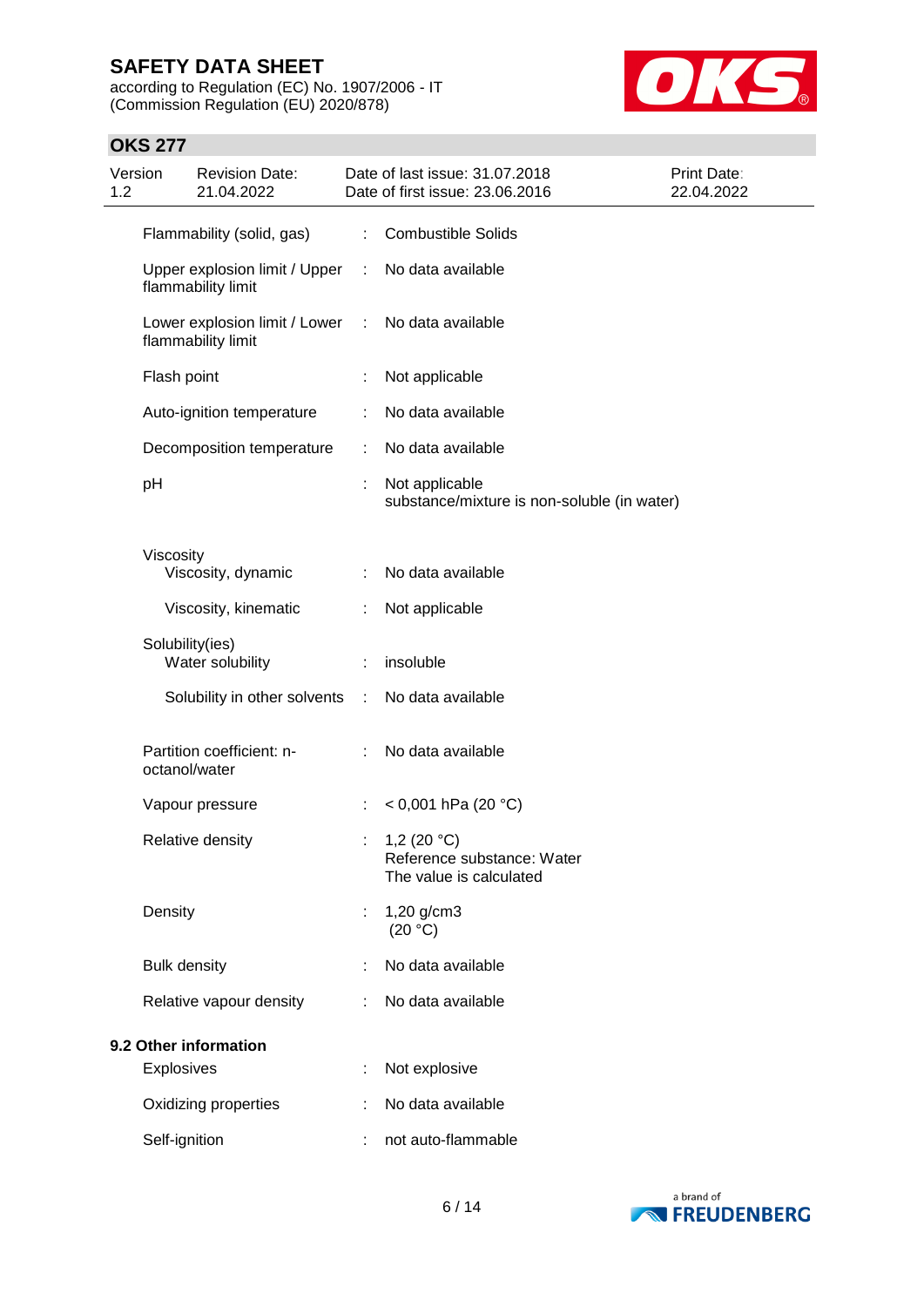according to Regulation (EC) No. 1907/2006 - IT (Commission Regulation (EU) 2020/878)



## **OKS 277**

| Version<br>1.2 | <b>Revision Date:</b><br>21.04.2022 | Date of last issue: 31.07.2018<br><b>Print Date:</b><br>Date of first issue: 23.06.2016<br>22.04.2022 |                         |  |  |
|----------------|-------------------------------------|-------------------------------------------------------------------------------------------------------|-------------------------|--|--|
|                | Metal corrosion rate                |                                                                                                       | Not corrosive to metals |  |  |
|                | Evaporation rate                    |                                                                                                       | No data available       |  |  |
|                | Sublimation point                   |                                                                                                       | No data available       |  |  |

### **SECTION 10: Stability and reactivity**

### **10.1 Reactivity**

No hazards to be specially mentioned.

### **10.2 Chemical stability**

Stable under normal conditions.

| 10.3 Possibility of hazardous reactions |    |                                                             |
|-----------------------------------------|----|-------------------------------------------------------------|
| Hazardous reactions                     | ÷. | No dangerous reaction known under conditions of normal use. |
| 10.4 Conditions to avoid                |    |                                                             |
| Conditions to avoid                     |    | No conditions to be specially mentioned.                    |
| 10.5 Incompatible materials             |    |                                                             |
| Materials to avoid                      |    | No materials to be especially mentioned.                    |

#### **10.6 Hazardous decomposition products**

No decomposition if stored and applied as directed.

### **SECTION 11: Toxicological information**

### **11.1 Information on hazard classes as defined in Regulation (EC) No 1272/2008**

### **Acute toxicity**

|  |  | <b>Product:</b> |  |  |  |  |  |
|--|--|-----------------|--|--|--|--|--|
|--|--|-----------------|--|--|--|--|--|

| Oldin, a anna a bain Bunttattan. |                                               |
|----------------------------------|-----------------------------------------------|
| Acute dermal toxicity            | : Remarks: This information is not available. |
| Acute inhalation toxicity        | : Remarks: This information is not available. |
| Acute oral toxicity              | Remarks: This information is not available.   |

## **Skin corrosion/irritation**

## **Product:**

| Remarks | This information is not available. |
|---------|------------------------------------|
|         |                                    |

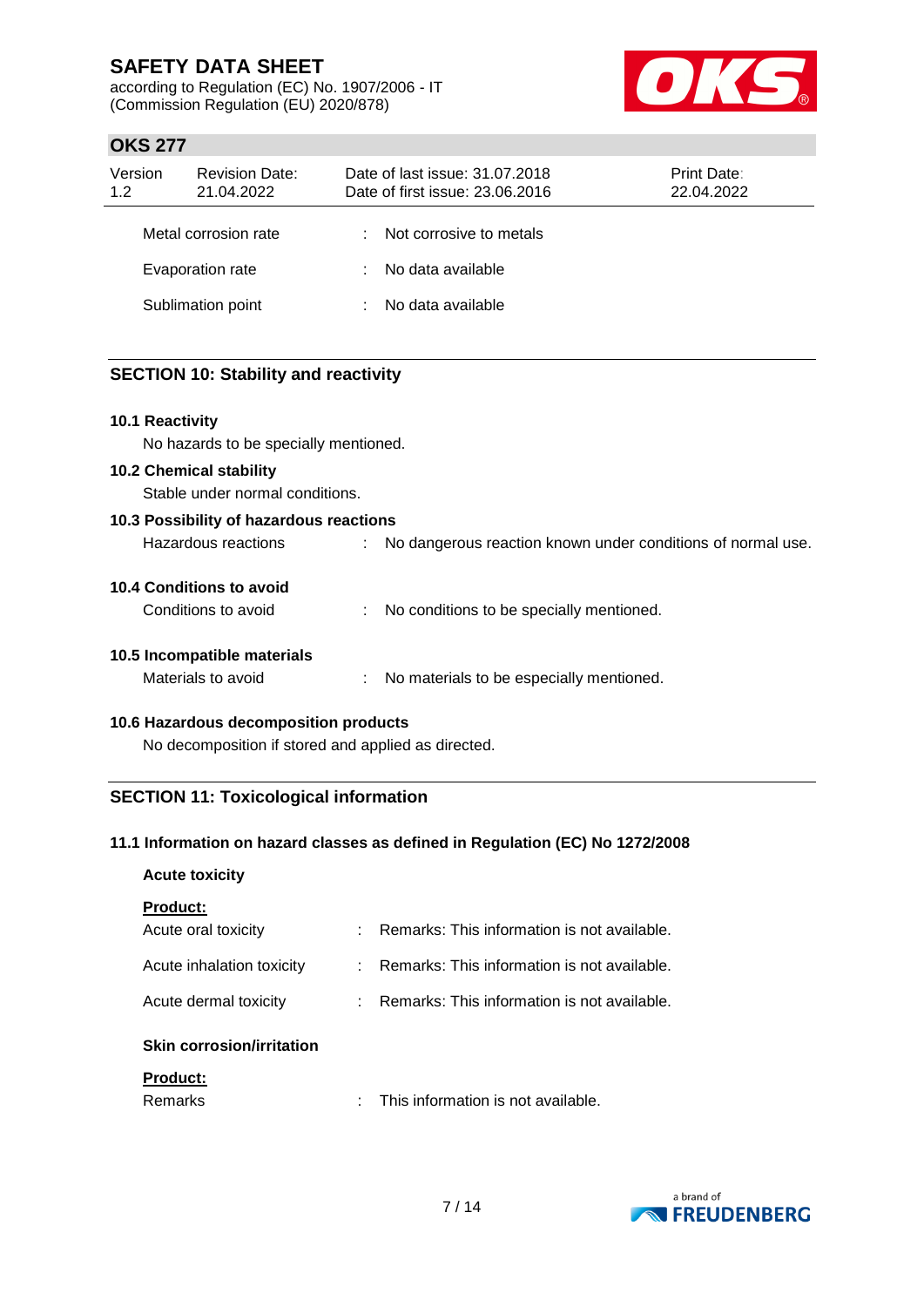according to Regulation (EC) No. 1907/2006 - IT (Commission Regulation (EU) 2020/878)



## **OKS 277**

| Version<br>1.2 |                                    | <b>Revision Date:</b><br>21.04.2022      | Date of last issue: 31,07,2018<br><b>Print Date:</b><br>Date of first issue: 23.06.2016<br>22.04.2022 |                                                                                                                                                                                                                                              |  |  |
|----------------|------------------------------------|------------------------------------------|-------------------------------------------------------------------------------------------------------|----------------------------------------------------------------------------------------------------------------------------------------------------------------------------------------------------------------------------------------------|--|--|
|                |                                    | Serious eye damage/eye irritation        |                                                                                                       |                                                                                                                                                                                                                                              |  |  |
|                | <b>Product:</b>                    |                                          |                                                                                                       |                                                                                                                                                                                                                                              |  |  |
|                | Remarks                            |                                          | ÷                                                                                                     | This information is not available.                                                                                                                                                                                                           |  |  |
|                |                                    | <b>Respiratory or skin sensitisation</b> |                                                                                                       |                                                                                                                                                                                                                                              |  |  |
|                | Product:                           |                                          |                                                                                                       |                                                                                                                                                                                                                                              |  |  |
|                | Remarks                            |                                          | ÷.                                                                                                    | This information is not available.                                                                                                                                                                                                           |  |  |
|                |                                    | <b>Germ cell mutagenicity</b>            |                                                                                                       |                                                                                                                                                                                                                                              |  |  |
|                | Product:                           |                                          |                                                                                                       |                                                                                                                                                                                                                                              |  |  |
|                |                                    | Genotoxicity in vitro                    |                                                                                                       | : Remarks: No data available                                                                                                                                                                                                                 |  |  |
|                |                                    | Genotoxicity in vivo                     |                                                                                                       | : Remarks: No data available                                                                                                                                                                                                                 |  |  |
|                |                                    | Carcinogenicity                          |                                                                                                       |                                                                                                                                                                                                                                              |  |  |
|                | <b>Product:</b>                    |                                          |                                                                                                       |                                                                                                                                                                                                                                              |  |  |
|                | Remarks                            |                                          |                                                                                                       | No data available                                                                                                                                                                                                                            |  |  |
|                |                                    | <b>Reproductive toxicity</b>             |                                                                                                       |                                                                                                                                                                                                                                              |  |  |
|                | Product:                           |                                          |                                                                                                       |                                                                                                                                                                                                                                              |  |  |
|                |                                    | Effects on fertility                     |                                                                                                       | : Remarks: No data available                                                                                                                                                                                                                 |  |  |
|                | ment                               | Effects on foetal develop-               |                                                                                                       | : Remarks: No data available                                                                                                                                                                                                                 |  |  |
|                |                                    | <b>Repeated dose toxicity</b>            |                                                                                                       |                                                                                                                                                                                                                                              |  |  |
|                | Product:                           |                                          |                                                                                                       |                                                                                                                                                                                                                                              |  |  |
|                | Remarks                            |                                          |                                                                                                       | This information is not available.                                                                                                                                                                                                           |  |  |
|                |                                    | <b>Aspiration toxicity</b>               |                                                                                                       |                                                                                                                                                                                                                                              |  |  |
|                | <b>Product:</b>                    |                                          |                                                                                                       |                                                                                                                                                                                                                                              |  |  |
|                | This information is not available. |                                          |                                                                                                       |                                                                                                                                                                                                                                              |  |  |
|                |                                    | 11.2 Information on other hazards        |                                                                                                       |                                                                                                                                                                                                                                              |  |  |
|                |                                    | <b>Endocrine disrupting properties</b>   |                                                                                                       |                                                                                                                                                                                                                                              |  |  |
|                | Product:                           |                                          |                                                                                                       |                                                                                                                                                                                                                                              |  |  |
|                | Assessment                         |                                          |                                                                                                       | The substance/mixture does not contain components consid-<br>ered to have endocrine disrupting properties according to<br>REACH Article 57(f) or Commission Delegated regulation<br>(EU) 2017/2100 or Commission Regulation (EU) 2018/605 at |  |  |

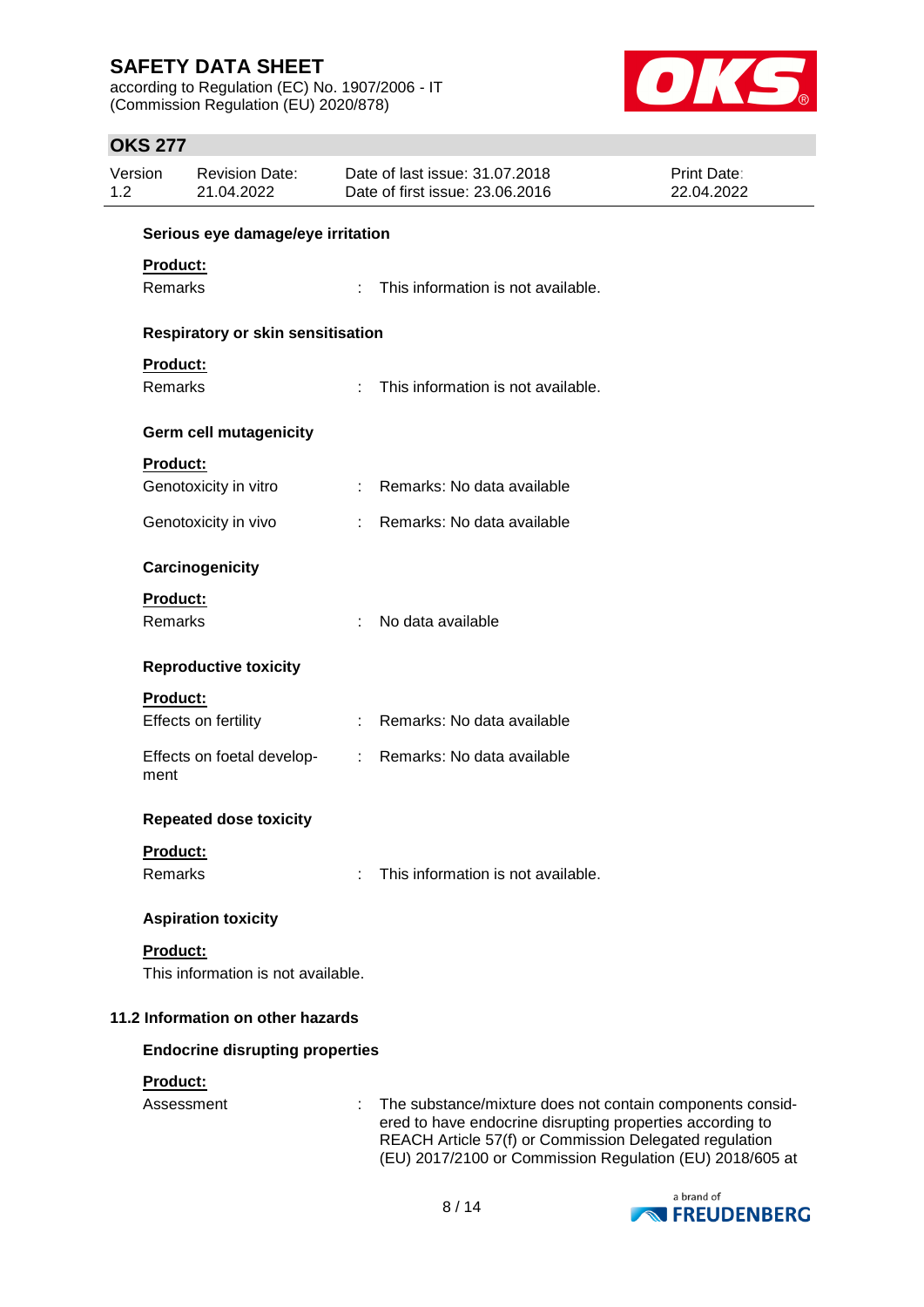according to Regulation (EC) No. 1907/2006 - IT (Commission Regulation (EU) 2020/878)



## **OKS 277**

| Version<br><b>Revision Date:</b><br>1.2<br>21.04.2022 |                            | Date of last issue: 31.07.2018<br>Date of first issue: 23.06.2016                                     | <b>Print Date:</b><br>22.04.2022 |
|-------------------------------------------------------|----------------------------|-------------------------------------------------------------------------------------------------------|----------------------------------|
|                                                       |                            | levels of 0.1% or higher.                                                                             |                                  |
|                                                       | <b>Further information</b> |                                                                                                       |                                  |
| <b>Product:</b>                                       |                            |                                                                                                       |                                  |
| <b>Remarks</b>                                        |                            | Information given is based on data on the components and<br>÷.<br>the toxicology of similar products. |                                  |

### **SECTION 12: Ecological information**

### **12.1 Toxicity**

|                                 | Remarks: No data available |
|---------------------------------|----------------------------|
| Toxicity to daphnia and other : | Remarks: No data available |
|                                 | Remarks: No data available |
| ٠                               | Remarks: No data available |
|                                 |                            |

### **12.2 Persistence and degradability**

### **Product:**

| Biodegradability                                                | : Remarks: No data available |
|-----------------------------------------------------------------|------------------------------|
| Physico-chemical removabil- : Remarks: No data available<br>itv |                              |

### **12.3 Bioaccumulative potential**

#### **Product:**

| <b>Bioaccumulation</b> | : Remarks: This mixture contains no substance considered to<br>be persistent, bioaccumulating and toxic (PBT).<br>This mixture contains no substance considered to be very<br>persistent and very bioaccumulating (vPvB). |
|------------------------|---------------------------------------------------------------------------------------------------------------------------------------------------------------------------------------------------------------------------|
| 12.4 Mobility in soil  |                                                                                                                                                                                                                           |

# **Product:** Mobility : Remarks: No data available Distribution among environ- : Remarks: No data available mental compartments

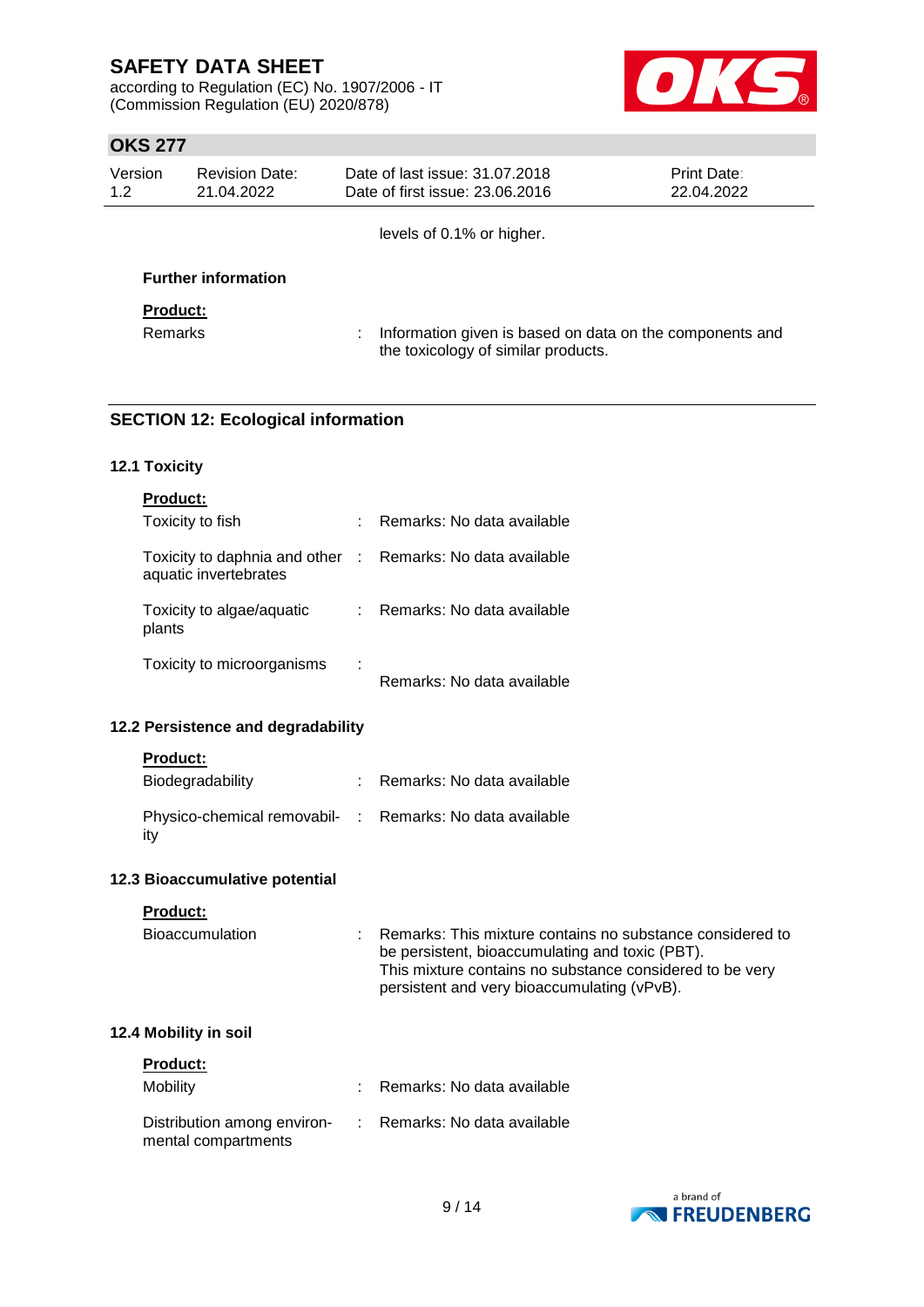according to Regulation (EC) No. 1907/2006 - IT (Commission Regulation (EU) 2020/878)



## **OKS 277**

| Version | Revision Date: | Date of last issue: 31,07,2018  | <b>Print Date:</b> |
|---------|----------------|---------------------------------|--------------------|
| 1.2     | 21.04.2022     | Date of first issue: 23,06,2016 | 22.04.2022         |

#### **12.5 Results of PBT and vPvB assessment**

### **Product:**

Assessment : This substance/mixture contains no components considered to be either persistent, bioaccumulative and toxic (PBT), or very persistent and very bioaccumulative (vPvB) at levels of 0.1% or higher.

### **12.6 Endocrine disrupting properties**

| Product: |  |  |  |  |
|----------|--|--|--|--|
|          |  |  |  |  |

Assessment : The substance/mixture does not contain components considered to have endocrine disrupting properties according to REACH Article 57(f) or Commission Delegated regulation (EU) 2017/2100 or Commission Regulation (EU) 2018/605 at levels of 0.1% or higher.

### **12.7 Other adverse effects**

### **Product:**

| Additional ecological infor- | No information on ecology is available. |
|------------------------------|-----------------------------------------|
| mation                       |                                         |

### **SECTION 13: Disposal considerations**

| 13.1 Waste treatment methods |   |                                                                                                                                                                        |
|------------------------------|---|------------------------------------------------------------------------------------------------------------------------------------------------------------------------|
| Product                      | ÷ | The product should not be allowed to enter drains, water<br>courses or the soil.                                                                                       |
|                              |   | Waste codes should be assigned by the user based on the<br>application for which the product was used.                                                                 |
| Contaminated packaging       | ÷ | Packaging that is not properly emptied must be disposed of as<br>the unused product.<br>Dispose of waste product or used containers according to<br>local regulations. |
|                              |   | The following Waste Codes are only suggestions:                                                                                                                        |
| Waste Code                   |   | used product, unused product<br>12 01 12*, spent waxes and fats                                                                                                        |
|                              |   | uncleaned packagings<br>15 01 10, packaging containing residues of or contaminated<br>by hazardous substances                                                          |

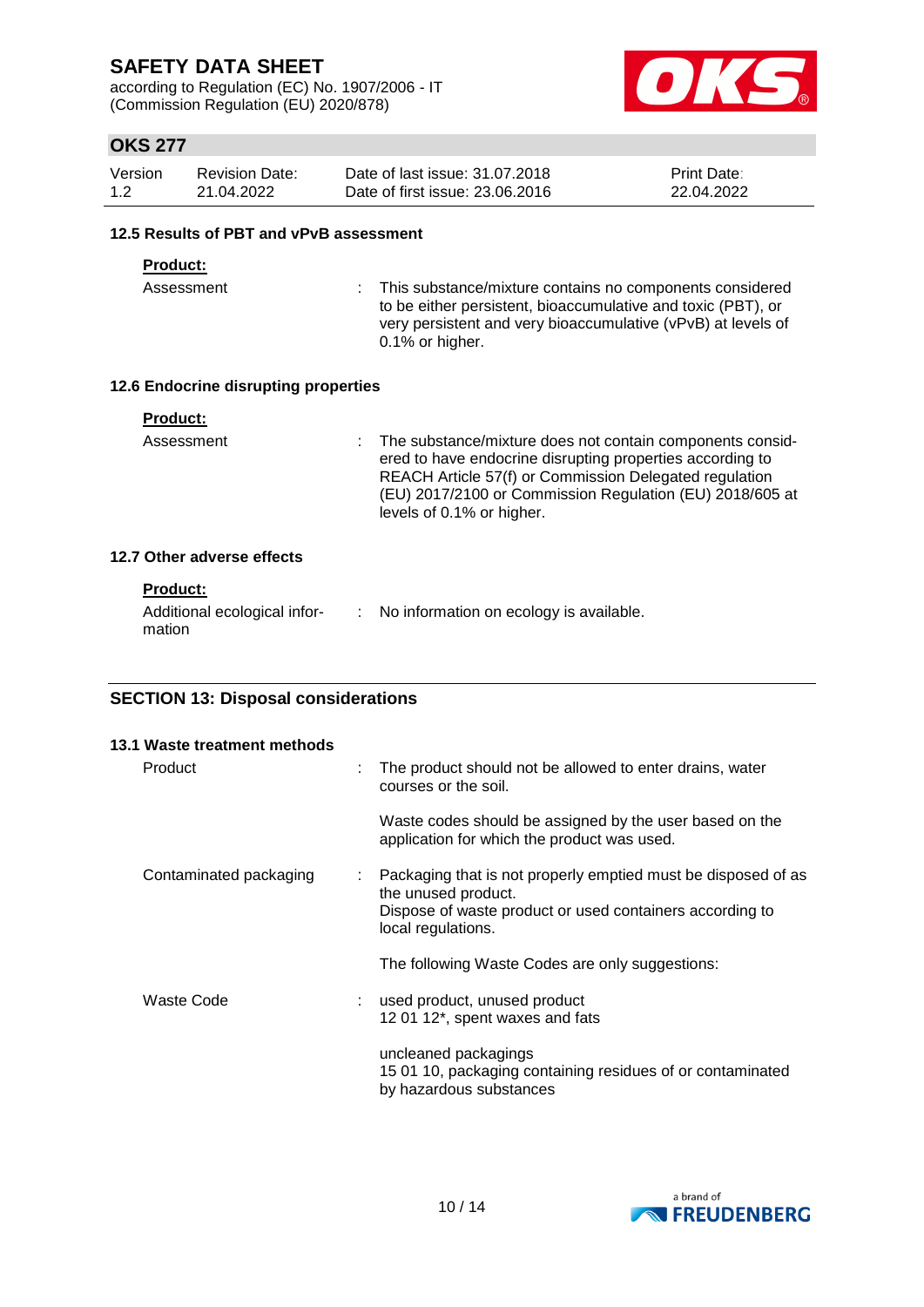according to Regulation (EC) No. 1907/2006 - IT (Commission Regulation (EU) 2020/878)



## **OKS 277**

| Version | Revision Date: | Date of last issue: 31.07.2018  | <b>Print Date:</b> |
|---------|----------------|---------------------------------|--------------------|
| 1.2     | 21.04.2022     | Date of first issue: 23,06,2016 | 22.04.2022         |

### **SECTION 14: Transport information**

### **14.1 UN number or ID number**

| ADN                               | ÷ | Not regulated as a dangerous good |
|-----------------------------------|---|-----------------------------------|
| <b>ADR</b>                        | t | Not regulated as a dangerous good |
| <b>RID</b>                        |   | Not regulated as a dangerous good |
| <b>IMDG</b>                       |   | Not regulated as a dangerous good |
| <b>IATA</b>                       |   | Not regulated as a dangerous good |
| 14.2 UN proper shipping name      |   |                                   |
| <b>ADN</b>                        | t | Not regulated as a dangerous good |
| <b>ADR</b>                        | t | Not regulated as a dangerous good |
| <b>RID</b>                        |   | Not regulated as a dangerous good |
| <b>IMDG</b>                       |   | Not regulated as a dangerous good |
| <b>IATA</b>                       |   | Not regulated as a dangerous good |
| 14.3 Transport hazard class(es)   |   |                                   |
| <b>ADN</b>                        | t | Not regulated as a dangerous good |
| <b>ADR</b>                        |   | Not regulated as a dangerous good |
| <b>RID</b>                        |   | Not regulated as a dangerous good |
| <b>IMDG</b>                       |   | Not regulated as a dangerous good |
| <b>IATA</b>                       |   | Not regulated as a dangerous good |
| 14.4 Packing group                |   |                                   |
| <b>ADN</b>                        | t | Not regulated as a dangerous good |
| <b>ADR</b>                        |   | Not regulated as a dangerous good |
| <b>RID</b>                        |   | Not regulated as a dangerous good |
| <b>IMDG</b>                       | t | Not regulated as a dangerous good |
| <b>IATA (Cargo)</b>               |   | Not regulated as a dangerous good |
| <b>IATA (Passenger)</b>           |   | Not regulated as a dangerous good |
| <b>14.5 Environmental hazards</b> |   |                                   |
| <b>ADN</b>                        | t | Not regulated as a dangerous good |
| <b>ADR</b>                        | t | Not regulated as a dangerous good |
| <b>RID</b>                        |   | Not regulated as a dangerous good |
| <b>IMDG</b>                       |   | Not regulated as a dangerous good |

**14.6 Special precautions for user**

Not applicable

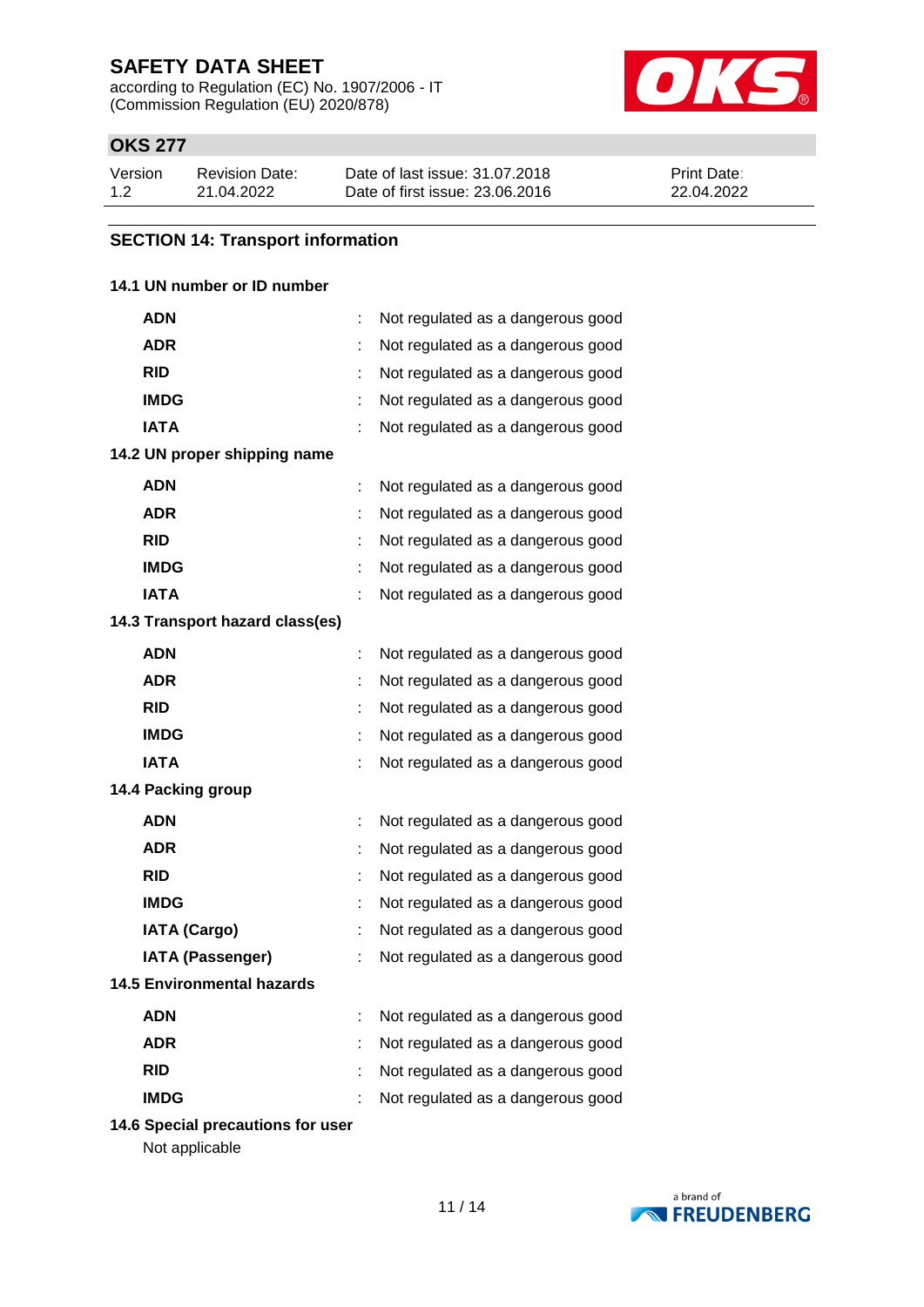according to Regulation (EC) No. 1907/2006 - IT (Commission Regulation (EU) 2020/878)



## **OKS 277**

| Version | <b>Revision Date:</b> | Date of last issue: 31.07.2018  | <b>Print Date:</b> |
|---------|-----------------------|---------------------------------|--------------------|
| 1.2     | 21.04.2022            | Date of first issue: 23,06,2016 | 22.04.2022         |

#### **14.7 Maritime transport in bulk according to IMO instruments**

Remarks : Not applicable for product as supplied.

### **SECTION 15: Regulatory information**

| ture |                                                                                                                                                                      |                |   | 15.1 Safety, health and environmental regulations/legislation specific for the substance or mix-                               |
|------|----------------------------------------------------------------------------------------------------------------------------------------------------------------------|----------------|---|--------------------------------------------------------------------------------------------------------------------------------|
|      | REACH - Restrictions on the manufacture, placing on<br>the market and use of certain dangerous substances,<br>mixtures and articles (Annex XVII)                     |                |   | : Not applicable                                                                                                               |
|      | REACH - Candidate List of Substances of Very High<br>Concern for Authorisation (Article 59).<br>(EU SVHC)                                                            |                | ÷ | This product does not contain sub-<br>stances of very high concern (Regu-<br>lation (EC) No 1907/2006 (REACH),<br>Article 57). |
|      | REACH - List of substances subject to authorisation<br>(Annex XIV)<br>(EU. REACH-Annex XIV)                                                                          |                |   | Not applicable                                                                                                                 |
|      | Regulation (EC) No 1005/2009 on substances that de-<br>plete the ozone layer<br>(EC 1005/2009)                                                                       |                | ÷ | Not applicable                                                                                                                 |
|      | Regulation (EU) 2019/1021 on persistent organic pollu- : Not applicable<br>tants (recast)<br>(EU POP)                                                                |                |   |                                                                                                                                |
|      | Regulation (EC) No 649/2012 of the European Parlia-<br>ment and the Council concerning the export and import<br>of dangerous chemicals<br>(EU PIC)                   |                | ÷ | Not applicable                                                                                                                 |
|      | Seveso III: Directive 2012/18/EU of the European :<br>Parliament and of the Council on the control of<br>major-accident hazards involving dangerous sub-<br>stances. |                |   | Not applicable                                                                                                                 |
|      | Volatile organic compounds<br>÷                                                                                                                                      | Not applicable |   | Directive 2010/75/EU of 24 November 2010 on industrial<br>emissions (integrated pollution prevention and control)              |

### **Other regulations:**

Legislative Decree April 9,2008, 81 (Implementation of Article 1 of the Law of 3 August 2007, n. 123, concerning the protection of health and safety in the workplace.) and subsequent amendments

Legislative Decree April 3, 2006, n.152, (Environmental standards) and subsequent amendments

Legislative Decree February 6, 2009, 21 (Regulations for the execution of the provisions laid down in Regulation (EC) no. 648/2004 on detergents)

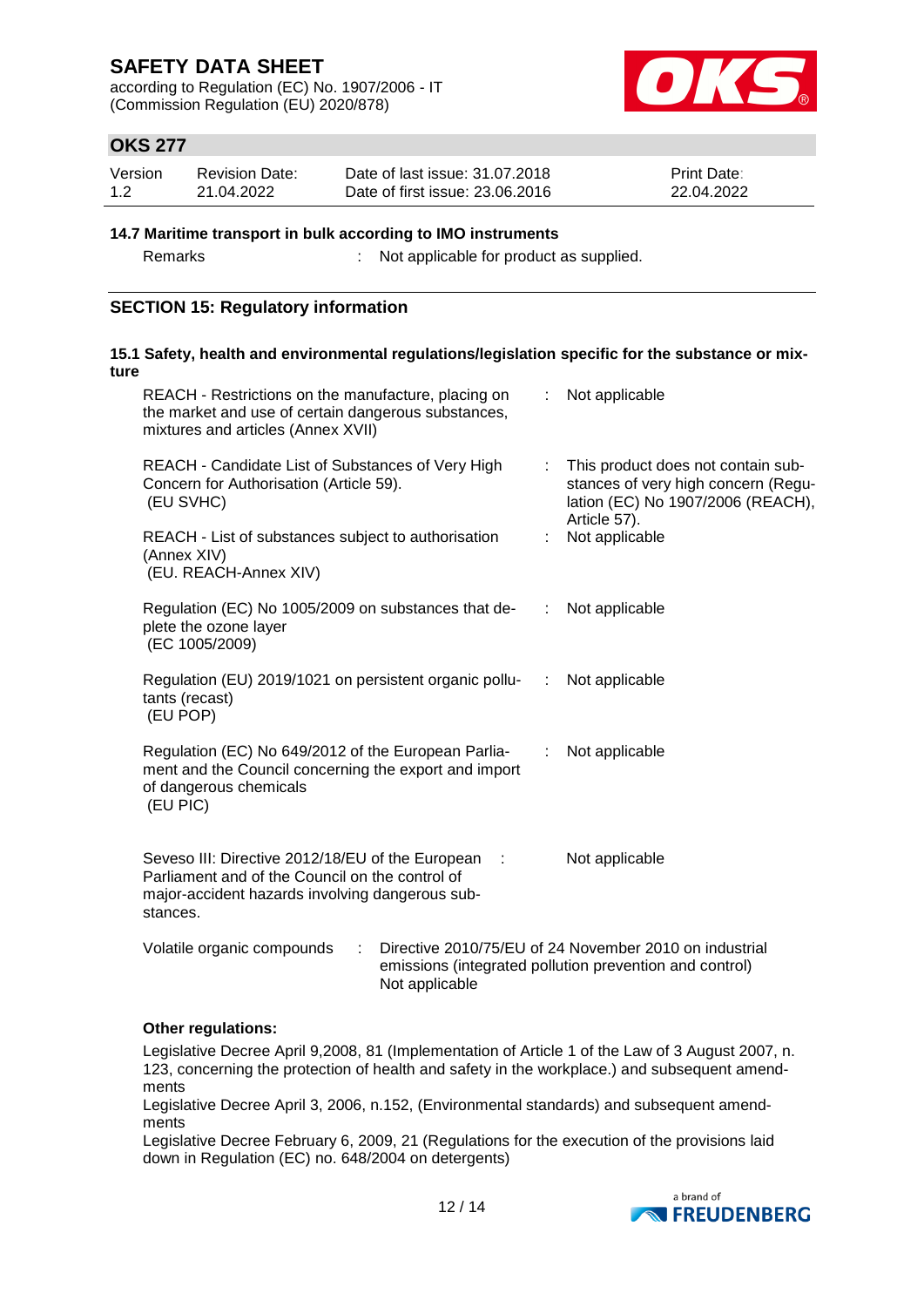according to Regulation (EC) No. 1907/2006 - IT (Commission Regulation (EU) 2020/878)



## **OKS 277**

Version 1.2 Revision Date: 21.04.2022

Date of last issue: 31.07.2018 Date of first issue: 23.06.2016

Print Date: 22.04.2022

### **15.2 Chemical safety assessment**

This information is not available.

### **SECTION 16: Other information**

#### **Full text of other abbreviations**

ADN - European Agreement concerning the International Carriage of Dangerous Goods by Inland Waterways; ADR - Agreement concerning the International Carriage of Dangerous Goods by Road; AIIC - Australian Inventory of Industrial Chemicals; ASTM - American Society for the Testing of Materials; bw - Body weight; CLP - Classification Labelling Packaging Regulation; Regulation (EC) No 1272/2008; CMR - Carcinogen, Mutagen or Reproductive Toxicant; DIN - Standard of the German Institute for Standardisation; DSL - Domestic Substances List (Canada); ECHA - European Chemicals Agency; EC-Number - European Community number; ECx - Concentration associated with x% response; ELx - Loading rate associated with x% response; EmS - Emergency Schedule; ENCS - Existing and New Chemical Substances (Japan); ErCx - Concentration associated with x% growth rate response; GHS - Globally Harmonized System; GLP - Good Laboratory Practice; IARC - International Agency for Research on Cancer; IATA - International Air Transport Association; IBC - International Code for the Construction and Equipment of Ships carrying Dangerous Chemicals in Bulk; IC50 - Half maximal inhibitory concentration; ICAO - International Civil Aviation Organization; IECSC - Inventory of Existing Chemical Substances in China; IMDG - International Maritime Dangerous Goods; IMO - International Maritime Organization; ISHL - Industrial Safety and Health Law (Japan); ISO - International Organisation for Standardization; KECI - Korea Existing Chemicals Inventory; LC50 - Lethal Concentration to 50 % of a test population; LD50 - Lethal Dose to 50% of a test population (Median Lethal Dose); MARPOL - International Convention for the Prevention of Pollution from Ships; n.o.s. - Not Otherwise Specified; NO(A)EC - No Observed (Adverse) Effect Concentration; NO(A)EL - No Observed (Adverse) Effect Level; NOELR - No Observable Effect Loading Rate; NZIoC - New Zealand Inventory of Chemicals; OECD - Organization for Economic Co-operation and Development; OPPTS - Office of Chemical Safety and Pollution Prevention; PBT - Persistent, Bioaccumulative and Toxic substance; PICCS - Philippines Inventory of Chemicals and Chemical Substances; (Q)SAR - (Quantitative) Structure Activity Relationship; REACH - Regulation (EC) No 1907/2006 of the European Parliament and of the Council concerning the Registration, Evaluation, Authorisation and Restriction of Chemicals; RID - Regulations concerning the International Carriage of Dangerous Goods by Rail; SADT - Self-Accelerating Decomposition Temperature; SDS - Safety Data Sheet; SVHC - Substance of Very High Concern; TCSI - Taiwan Chemical Substance Inventory; TECI - Thailand Existing Chemicals Inventory; TRGS - Technical Rule for Hazardous Substances; TSCA - Toxic Substances Control Act (United States); UN - United Nations; vPvB - Very Persistent and Very Bioaccumulative

### **Further information**

This safety data sheet applies only to products as originally packed and labelled. The information contained therein may not be reproduced or modified without our express written permission. Any forwarding of this document is only permitted to the extent required by law. Any further, in particular public, dissemination of the safety data sheet (e.g. as a document for download from the Internet) is not permitted without our express written consent. We provide our customers with amended safety data sheets as prescribed by law. The customer is responsible for passing on safety data sheets and any amendments contained therein to its own customers, employees and